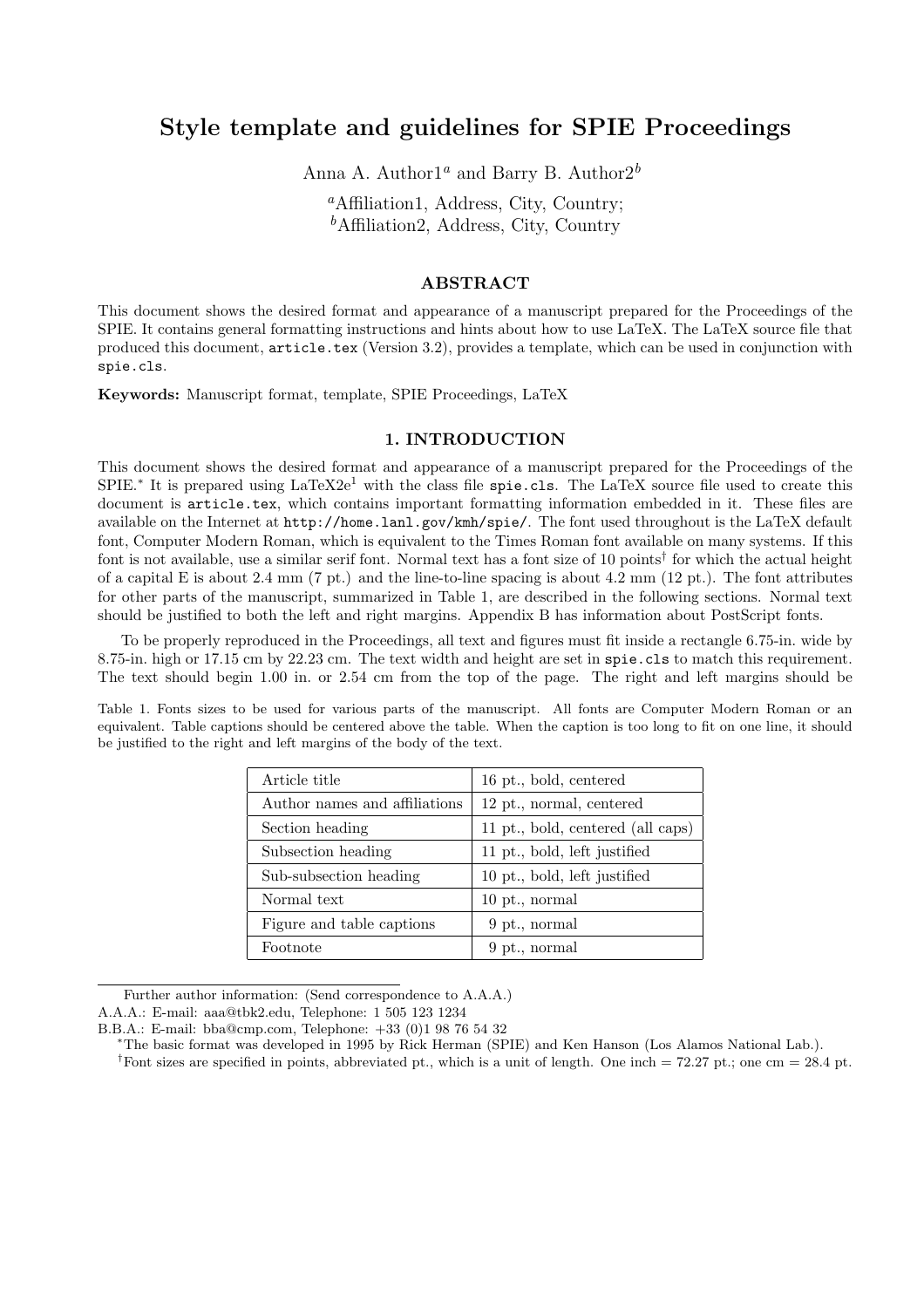0.875 in. or 2.22 cm for US letter-size paper (8.5 in. by 11 in.) or 1.925 cm for A4 paper (210 mm by 297 mm) to horizontally center the text on the page. See Appendix B for guidance regarding paper-size specification.

Authors are encouraged to follow the principles of sound technical writing, as described in Refs. 2 and 3, for example. Many aspects of technical writing are addressed in the AIP Style Manual, published by the American Institute of Physics. It is available on line at http://www.aip.org/pubservs/style/4thed/toc.html or http://public.lanl.gov/kmh/AIP\_Style\_4thed.pdf. A spelling checker is helpful for finding misspelled words.

An author may use this LaTeX source file as a template by substituting his/her own text in each field. This document is not meant to be a complete guide on how to use LaTeX. For that, refer to books on LaTeX usage, such as the definitive work by Lamport<sup>1</sup> or the very useful compendium by Mittelbach et al.<sup>4</sup>

### 2. PARTS OF MANUSCRIPT

This section describes the normal structure of a manuscript and how each part should be handled. The appropriate vertical spacing between various parts of this document is achieved in LaTeX through the proper use of defined constructs, such as \section{}. In LaTeX, paragraphs are separated by blank lines in the source file.

At times it may be desired, for formatting reasons, to break a line without starting a new paragraph. This situation may occur, for example, when formatting the article title, author information, or section headings. Line breaks are inserted in LaTeX by entering \\ or \linebreak in the LaTeX source file at the desired location.

#### 2.1 Title and Author Information

The article title appears centered at the top of the first page. The title font is 16 point, bold. The rules for capitalizing the title are the same as for sentences; only the first word, proper nouns, and acronyms should be capitalized. Avoid using acronyms in the title. Keep in mind that people outside your area of expertise might read your article. Appendix A contains more about acronyms.

The list of authors immediately follows the title after a blank vertical space of about 7 mm. The font is 12 point, normal with each line centered. The authors' affiliations and addresses follow the author list after another blank space of about 4 mm, also in 12-point, normal font and centered. Do not use acronyms in affiliations and addresses. For multiple affiliations, each affiliation should appear on a new line, separated from the following address by a semicolon. Italicized superscripts may be used to identify the correspondence between the authors and their respective affiliations. Further author information, such as e-mail address, complete postal address, and web-site location, may be provided in a footnote by using \authorinfo{}, as demonstrated above.

When the abbreviated title or author information is too long to fit on one line, multiple lines may be used; insert line breaks appropriately to achieve a visually pleasing format. The proper spacing of one and one-half lines between the title, author list, and their affiliations is achieved with the command \skiplinehalf defined in spie.cls.

#### 2.2 Abstract and Keywords

The title and author information is immediately followed by the Abstract. The Abstract should concisely summarize the key findings of the paper. It should consist of a single paragraph containing no more than 200 words. The Abstract does not have a section number. A list of up to ten keywords should immediately follow the Abstract after a blank line. These keywords will be included in a searchable database at SPIE.

#### 2.3 Body of Paper

The body of the paper consists of numbered sections that present the main findings. These sections should be organized to best present the material. See Sec. 3 for formatting instructions.

## 2.4 Appendices

Auxiliary material that is best left out of the main body of the paper, for example, derivations of equations, proofs of theorems, and details of algorithms, may be included in appendices. Appendices are enumerated with uppercase Latin letters in alphabetic order, and appear just before the Acknowledgments and References.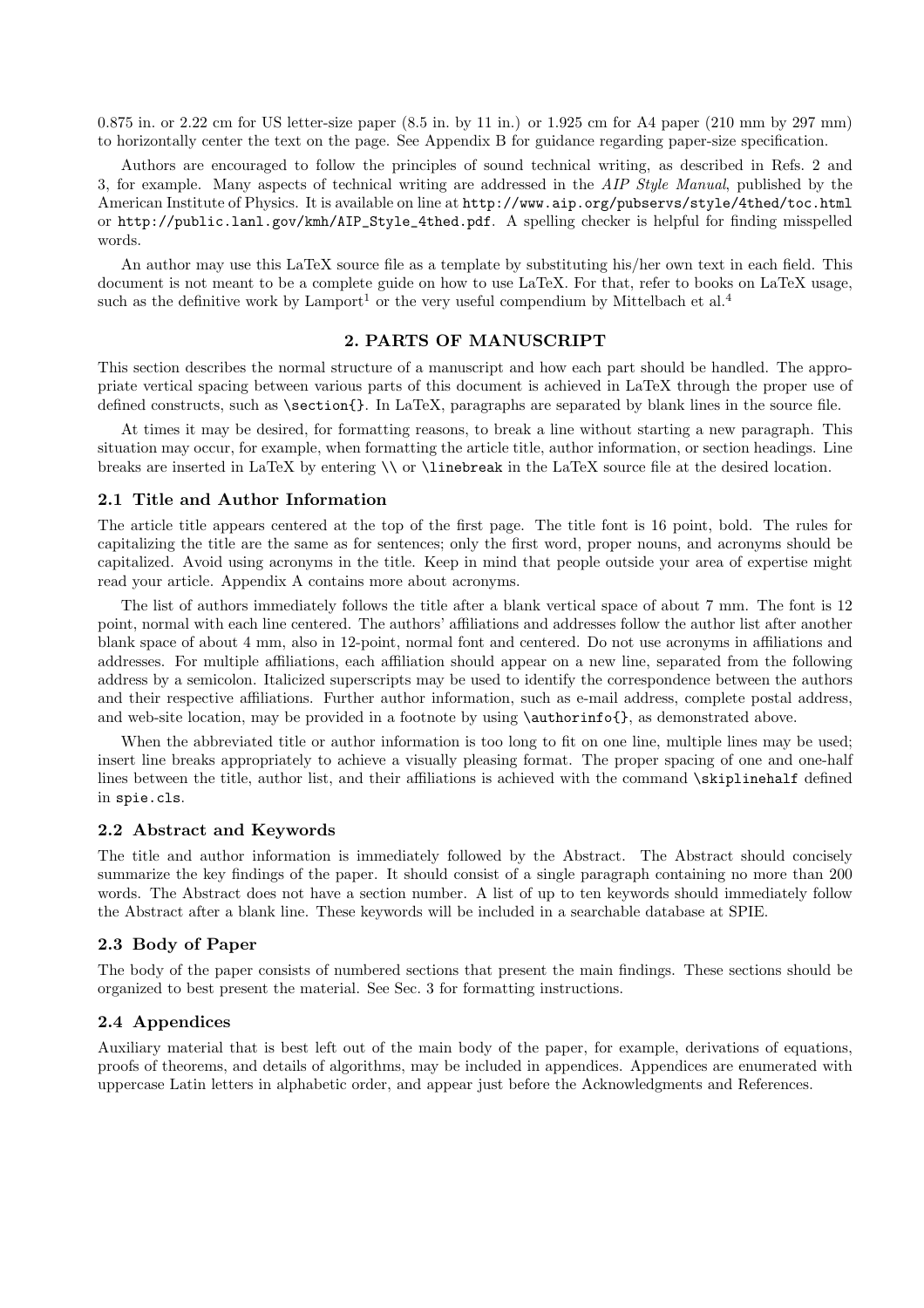#### 2.5 Acknowledgments

In the Acknowledgments section, appearing just before the References, the authors may credit others for their guidance or help. Also, funding sources may be stated. The Acknowledgments section does not have a section number.

## 2.6 References

The References section lists books, articles, and reports that are cited in the paper. It does not have a section number. The references are numbered in the order in which they are cited. Examples of the format to be followed are given at the end of this document.

The reference list at the end of this document is created using BibTeX, which looks through the file report.bib for the entries cited in the LaTeX source file. The format of the reference list is determined by the bibliography style file spiebib.bst, as specified in the \bibliographystyle{spiebib} command. Alternatively, the references may be directly formatted in the LaTeX source file.

For books<sup>1, 2, 5</sup> the listing includes the list of authors, book title (in italics), page or chapter numbers, publisher, city, and year of publication. A reference to a journal article<sup>6</sup> includes the author list, title of the article (in quotes), journal name (in italics, properly abbreviated), volume number (in bold), inclusive page numbers, and year. By convention,<sup>1</sup> article titles are capitalized as described in Sec. 2.1. A reference to a proceedings paper or a chapter in an edited book<sup>7</sup> includes the author list, title of the article (in quotes), conference name (in italics), if appropriate, editors, volume or series title (in italics), volume number (in bold), if applicable, inclusive page numbers, publisher, city, and year. References to an article in the SPIE Proceedings may include the conference name, as shown in Ref. 8.

Citations to the references are made using superscript numerals, as demonstrated in the preceding paragraph. One may also directly refer to a reference within the text, e.g., "as shown in Ref. 6 ..."

## 2.7 Footnotes

Footnotes<sup> $\ddagger$ </sup> may be used to provide auxiliary information that doesn't need to appear in the text, e.g., to explain measurement units. They should be used sparingly, however.

Only nine footnote symbols are available in LaTeX. If you have more than nine footnotes, you will need to restart the sequence using the command \footnote[1]{Your footnote text goes here.}. If you don't, LaTeX will provide the error message Counter too large., followed by the offending footnote command.

#### 3. SECTION FORMATTING

Section headings are centered and formatted completely in uppercase 11-point bold font. Sections should be numbered sequentially, starting with the first section after the Abstract. The heading starts with the section number, followed by a period. In LaTeX, a new section is created with the **\section{}** command, which automatically numbers the sections.

Paragraphs that immediately follow a section heading are leading paragraphs and should not be indented, according to standard publishing style.<sup>1</sup> The same goes for leading paragraphs of subsections and sub-subsections. Subsequent paragraphs are standard paragraphs, with 14-pt. (5 mm) indentation. An extra half-line space should be inserted between paragraphs. In LaTeX, this spacing is specified by the parameter \parskip, which is set in spie.cls. Indentation of the first line of a paragraph may be avoided by starting it with **\noindent**.

#### 3.1 Subsection Attributes

The subsection heading is left justified and set in 11-point, bold font. Capitalization rules are the same as those for book titles. The first word of a subsection heading is capitalized. The remaining words are also capitalized, except for minor words with fewer than four letters, such as articles (a, an, and the), short prepositions (of, at, by, for, in, etc.), and short conjunctions (and, or, as, but, etc.). Subsection numbers consist of the section number, followed by a period, and the subsection number within that section.

<sup>‡</sup>Footnotes are indicated as superscript symbols to avoid confusion with citations.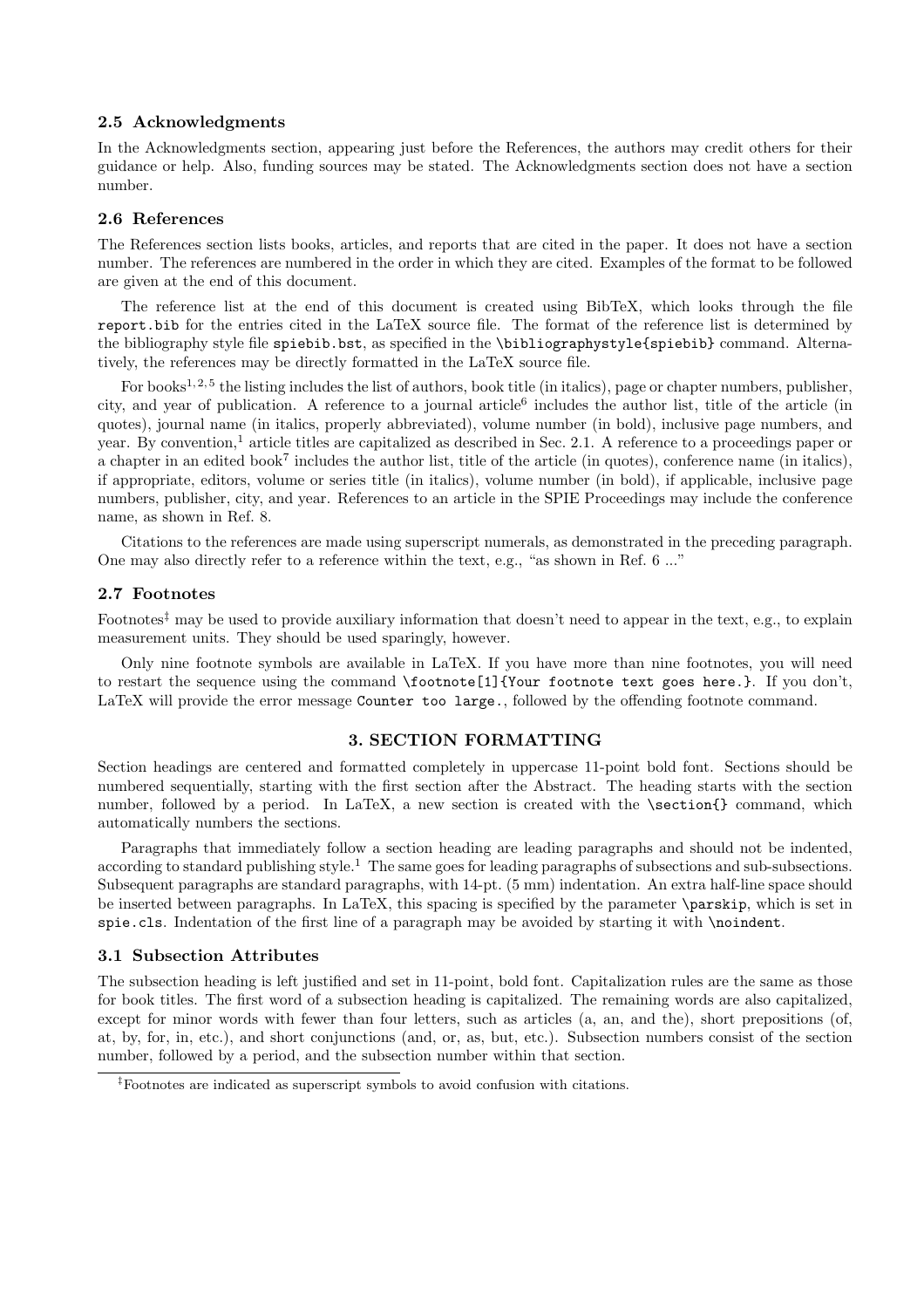

Figure 1. Figure captions are used to describe the figure and help the reader understand it's significance. The caption should be centered underneath the figure and set in 9-point font. It is preferable for figures and tables to be placed at the top or bottom of the page. LaTeX tends to adhere to this standard.

#### 3.1.1 Sub-subsection attributes

The sub-subsection heading is left justified and its font is 10 point, bold. Capitalize as for sentences. The first word of a sub-subsection heading is capitalized. The rest of the heading is not capitalized, except for acronyms and proper names.

#### 4. FIGURES AND TABLES

Figures are numbered in the order of their first citation. They should appear in numerical order and on or after the same page as their first reference in the text. Alternatively, all figures may be placed at the end of the manuscript, that is, after the Reference section. It is preferable to have figures appear at the top or bottom of the page. Figures, along with their captions, should be separated from the main text by at least 0.2 in. or 5 mm.

Figure captions are centered below the figure or graph. Figure captions start with the figure number in 9 point bold font, followed by a period; the text is in 9-point normal font; for example, "Figure 3. Original image...". See Fig. 1 for an example of a figure caption. When the caption is too long to fit on one line, it should be justified to the right and left margins of the body of the text.

Tables are handled identically to figures, except that their captions appear above the table.

For further details concerning the inclusion of graviscale and color images, consult SPIE's Author Guide for Publication and Presentation.

## APPENDIX A. MISCELLANEOUS FORMATTING DETAILS

It is often useful to refer back (or forward) to other sections in the article. Such references are made by section number. When a section reference starts a sentence, Section is spelled out; otherwise use its abbreviation, for example, "In Sec. 2 we showed..." or "Section 2.1 contained a description...". References to figures, tables, and theorems are handled the same way.

At the first occurrence of an acronym, spell it out, followed by the acronym in parentheses, e.g., noise power spectrum (NPS).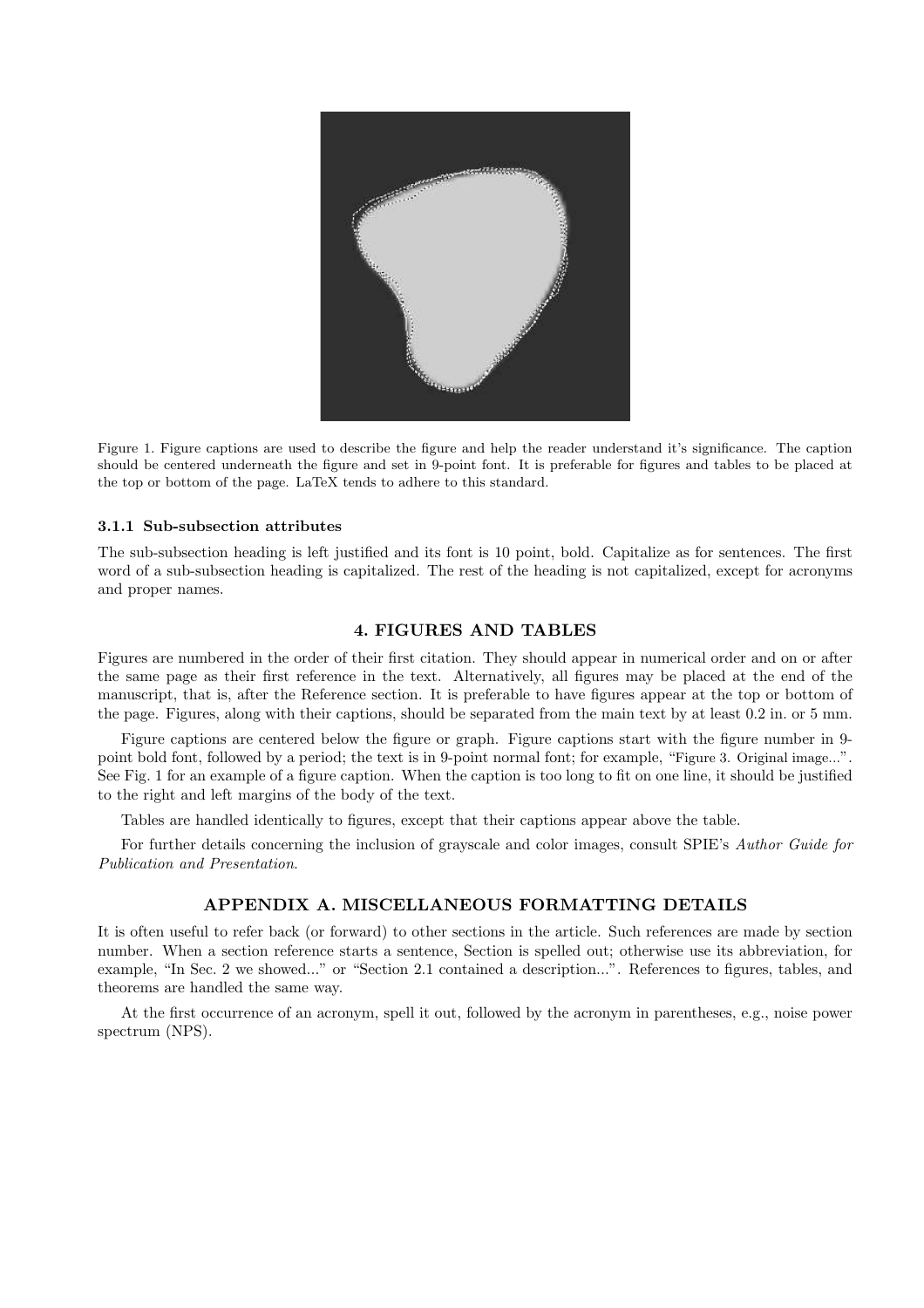#### A.1 Formatting Equations

Equations may appear in line with the text, if they are simple, short, and not of major importance; e.g.,  $\beta = b/r$ . Important equations appear on their own line. Such equations are centered. For example, "The expression for the minus-log-posterior is

$$
\phi = |\mathbf{y} - \mathbf{A}\mathbf{x}|^2 + \alpha \log p(\mathbf{x}),\tag{1}
$$

where  $\alpha$  determines the strength of ..." Principal equations are numbered, with the equation number placed within parentheses and right justified.

Equations are considered to be part of a sentence and should be punctuated accordingly. In the above example, a comma follows the equation because the next line is a subordinate clause. If the equation ends the sentence, a period should follow the equation. The line following an equation should not be indented unless it is meant to start a new paragraph. Indentation after an equation is avoided in LaTeX by not leaving a blank line between the equation and the subsequent text.

References to equations include the equation number in parentheses, for example, "Equation (1) shows ..." or "Combining Eqs. (2) and (3), we obtain..." Using a tilde in the LaTeX source file between two characters avoids unwanted line breaks.

#### A.2 Formatting Theorems

To include theorems in a formal way, the theorem identification should appear in a 10-point, bold font, left justified and followed by a period. The text of the theorem continues on the same line in normal, 10-point font. For example,

Theorem 1. For any unbiased estimator...

Formal statements of lemmas and algorithms receive a similar treatment.

# APPENDIX B. SOME LATEX GUIDANCE

### B.1 Margins and PostScript Fonts

Manuscripts submitted electronically to as PostScript (PS) files must have the correct margins. LaTeX margins are related to the document's paper size. The paper size is set at two separate places in the process of creating a PS file. The first place is in latex. The default in article.tex, on which spie.cls is based, is USA letter paper. To format a document for A4 paper, the first line of the LaTeX source file should be \documentclass[a4paper]{spie}.

The output of the LaTeX utility is a file with the extension DVI (for Device Independent), which encodes the formatted document. The application DVIPS is typically used to convert the DVI file to a PS file. DVIPS has its own default paper size, which can be overridden with the option "-t letter" or "-t a4". If the foregoing steps do not produce the correct top margin, you can move the text lower on the page (by 9 mm) with the command \addtolength{\voffset}{9mm}, placed right after the \documentclass command, for example.

Another DVIPS option specifies the incorporation of (scalable) PostScript Type 1 fonts in its output PS file. This feature is important for obtaining a subsequent PDF file that will be clearly displayed on a computer monitor by Adobe Acrobat Reader. The option "-P pdf" makes DVIPS include these fonts in its output PS file.

#### B.2 Bold Math Symbols

The math package from the American Mathematical Society allows one to easily produce bold math symbols, well beyond what is available in LaTeX. It also provides many useful capabilities for creating elaborate mathematical expressions. You need to load the AMS math package near the top of the LaTeX source file, right after the \documentclass command:

#### \usepackage[]{amsmath}

Then for bold math symbols use \boldsymbol in equations, e.g., \$\boldsymbol{\pi}\$ yields a bold pi. You can make it easier to use by defining a command: